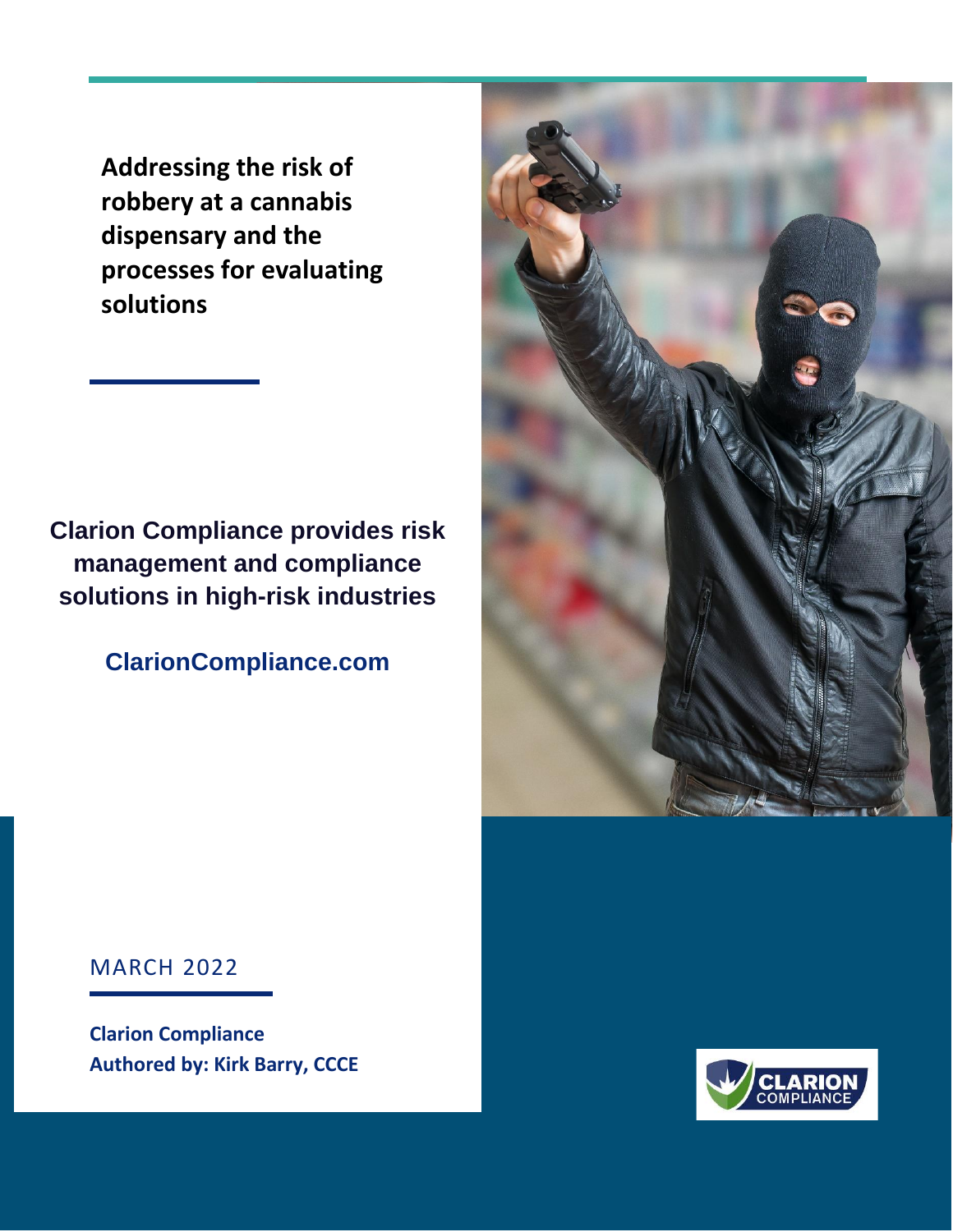# **The Importance Of A Risk Management Plan For The Risk of A Cannabis Dispensary Robbery**

On March 17<sup>th</sup>, 2022, a cannabis dispensary worker in Covington, Washington, shot and killed an alleged robber. On March 19<sup>th</sup>, 2022, a cannabis dispensary worker in Tacoma, Washington, was shot and killed during a dispensary robbery. These are just two incidents in a rash of robberies in the state of Washington since the beginning of 2022. I am not singling out the state of Washington but rather underscoring a dangerous crime pattern that has emerged in the fledgling marijuana dispensary sector; robberies. I continually read about those who advocate for the advancement of banking opportunities through congress and seemingly focus on that as the solution to this terrible problem. We must realize that the passage of some bill or another financial institution agreeing to bank cannabis is out of our control. What is not out of our control is approaching this serious problem from a risk perspective and effectively employing change management to protect innocent employees, the dispensary business, and the public.

This paper will focus on identifying the problem, highlighting the value of a risk-based approach, the change management process, and effective solutions to address the external risk of robbery.

> **Are dispensary robberies on the rise in your geographical area? If so, you should employ a robust risk assessment plan**

## The Anatomy of a Robbery

A robbery is defined as taking someone's property by force or fear of force. The goal of the robber is to leave the cannabis business with cash and/or drugs. Here are some of the most common characteristics of a robbery, referred to in the law enforcement world as "modus operandi," or simply "method of operation":

- 1. wear a disguise to avoid any recognition
- 2. gain the element of surprise upon entry
- 3. use a weapon of some sort to engender an element of fear. Predominately small arms
- 4. control the scene
- 5. spend as little time as possible inside the premise
- 6. obtain all the money and likely some of the product (the reason for the robbery)
- 7. leave the area as quickly as possible. This is referred to as the getaway
- 8. avoid any detection, including identification of the getaway vehicle if one is used

Some robberies are facilitated from the "inside" through an employee or past employee or someone with intimate knowledge of the workings of the business. I believe that most robberies are from opportunists who have no "inside help" but may have "cased" the business on a previous buying trip.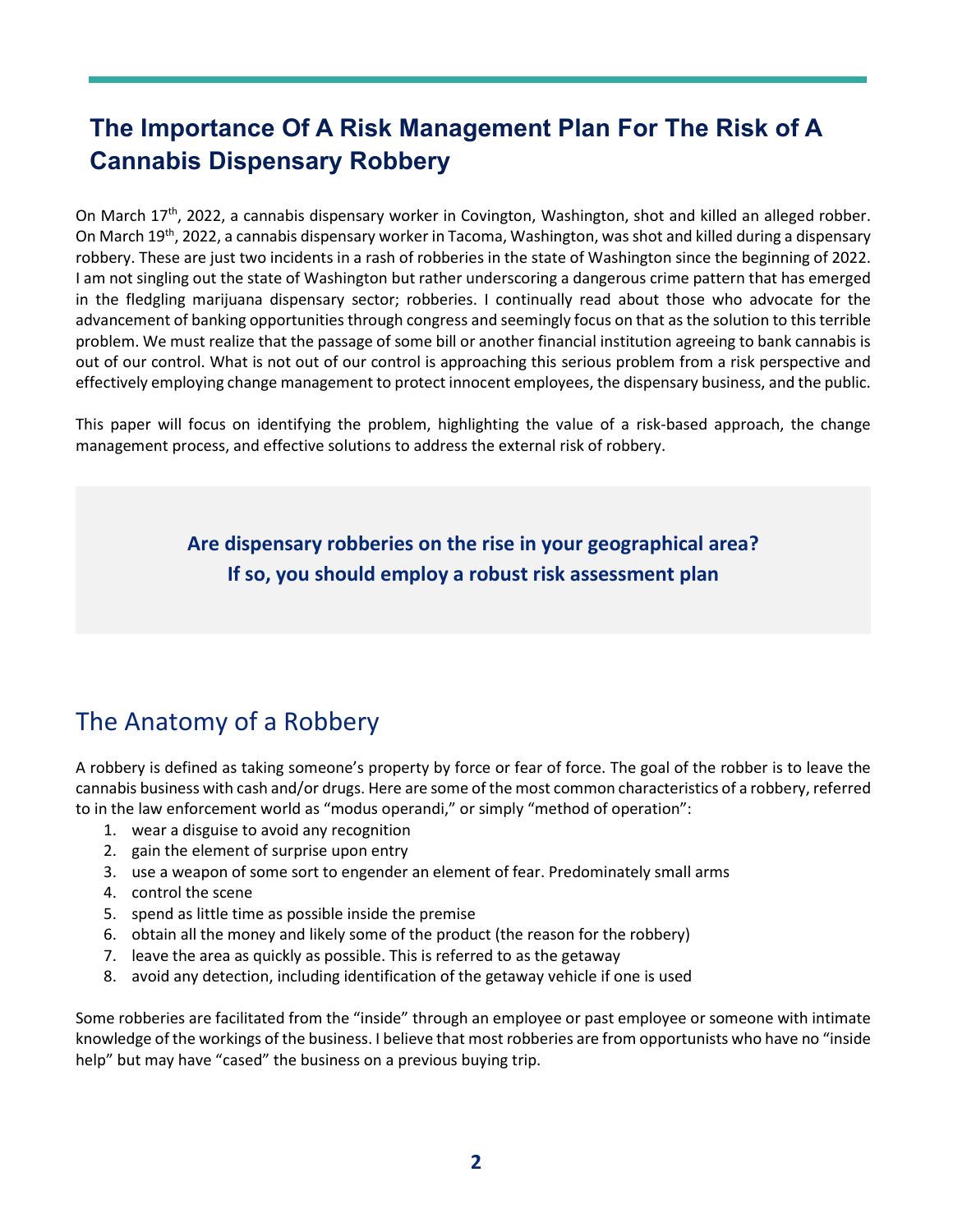### The importance of a risk-based approach to solving the problem

Different risks should be treated differently, and the controls necessary to mitigate that risk will also differ. The last thing you want to do is discover a problem and try to fix it from a reactionary perspective without applying the discipline of risk management. Leveraging a risk program allows you to get granular in identifying the problem, activities to address the problem, the solution, and the assessment of residual risk. Residual risk is the risk that remains after your control activities are in place. The disruption from a robbery is enormous. The dangers of a robbery are severe, and the loss and potential costs to your business dictate both your attention to the problem and a disciplined approach to this issue.

#### Steps to consider

The first step in any risk process is identifying the inherent risks. Inherent risk is the risk that is present before any risk management controls are in place. In this case, we are addressing an external risk because the problem comes from outside of our business but affects our business. Because I am using a risk-based approach, I can refine my inherent risk list to those associated with 1) robbery and 2) a cannabis dispensary. Here is my list:

- 1. Robberies occur in any number of small business settings
- 2. The number of robberies at dispensaries is rising in "my geographic area."
- 3. My business has cash on hand, and that cash is attractive to robbers
- 4. I have marijuana products on my premises on display, and that is attractive to robbers
- 5. Currently, there is no armed guard at our dispensary
- 6. A successful robbery will result in the loss of a lot of cash
- 7. A successful robbery will result in the loss of a lot of product
- 8. Our business insurance premiums will rise significantly if we are robbed
- 9. There is a high likelihood that a robber will use a deadly weapon during the commission of the crime
- 10. One or more of our employees may be injured or killed because of a robbery
- 11. Our business will suffer considerable disruption because of a robbery in lost time for sales
- 12. There is a high likelihood that one or more of our employees will experience emotional distress from a robbery
- 13. Our business may suffer reputational loss when any number of news sources publishes the robbery
- 14. We may incur additional medical costs from the event
- 15. We will be exposed to a potential lawsuit from a customer or employee who experiences the robbery in any way
- 16. If a robber is injured, captured, or killed during the robbery, we will be exposed to a potential lawsuit from the aggressor
- 17. Our business will suffer considerable lost time in terms of disruption of business processes and staffing issues
- 18. Our business will incur considerable legal costs in retaining an attorney to assist us in identifying and addressing any potential legal issues that may arise post-event

Your list will vary for many reasons but consider the benefit of creating this list of inherent risks. Your leadership will benefit by being able to address all of these issues in detail and deciding which inherent risks are important for them to address. If this were an actual risk assignment of mine, I would also rate each of these items on the list with the following rating: **Low Medium High**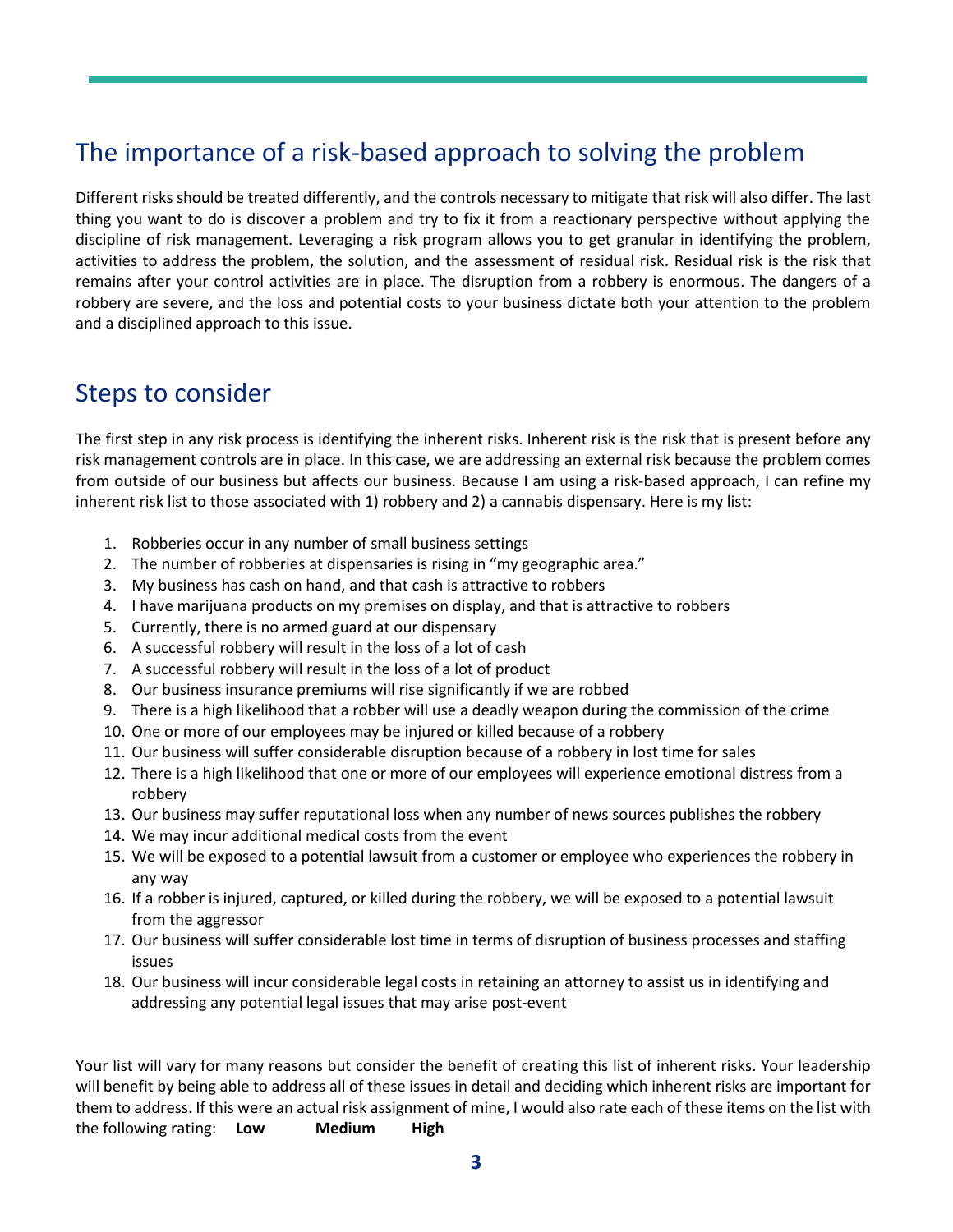Here is how that might look inline form:

2. The number of robberies at dispensaries is on the rise in "my geographic area."

| Low | Medium | High |
|-----|--------|------|
|     |        |      |

12. There is a high likelihood that one or more of our employees will experience emotional distress from a robbery

| Low | Medium |
|-----|--------|
|     |        |

| High |
|------|
|      |

This additional risk level rating will allow senior leadership to refine their priorities further. You should already see that the risk assessment process has many benefits to the business that a simplified see and react approach will not realize.

> *Creating a list of inherent risks will have a positive impact on your entire project*

Secondly, I will obtain a copy of the facility schematics that show the current security controls in place and the layout of the building. I will use this to create visuals for the control activities that I design as a result of my work. I will be more effective in conveying my ideas regarding recommended control activities and residual risk ratings.

Next, I will create **control activities** to address as many of the inherent risks as I can. A control activity is a process that you implement to directly address the risk itself. Let's go through a few of them from my created list.

3. My business has cash on hand, and that cash is attractive to robbers

Control activities:

 $\triangleright$  Replace the safe on the premise with a "B" rated safe

Comments: safes are classified in two ways; construction and performance. The "B" rating here is used to indicate that we should consider a safe that has a "burglary" performance rating. It may not prevent a robbery, but it is a better solution than the low-quality safe we currently have in our office and will thwart the attempts of a burglar

> $\triangleright$  Remove cash from all registers once the cash level in the drawer hits \$300 and replace the drawer with a drawer containing a lower balance of \$100. Count and place that cash in the safe. Always ensure the safe door is closed and locked except to move currency in or out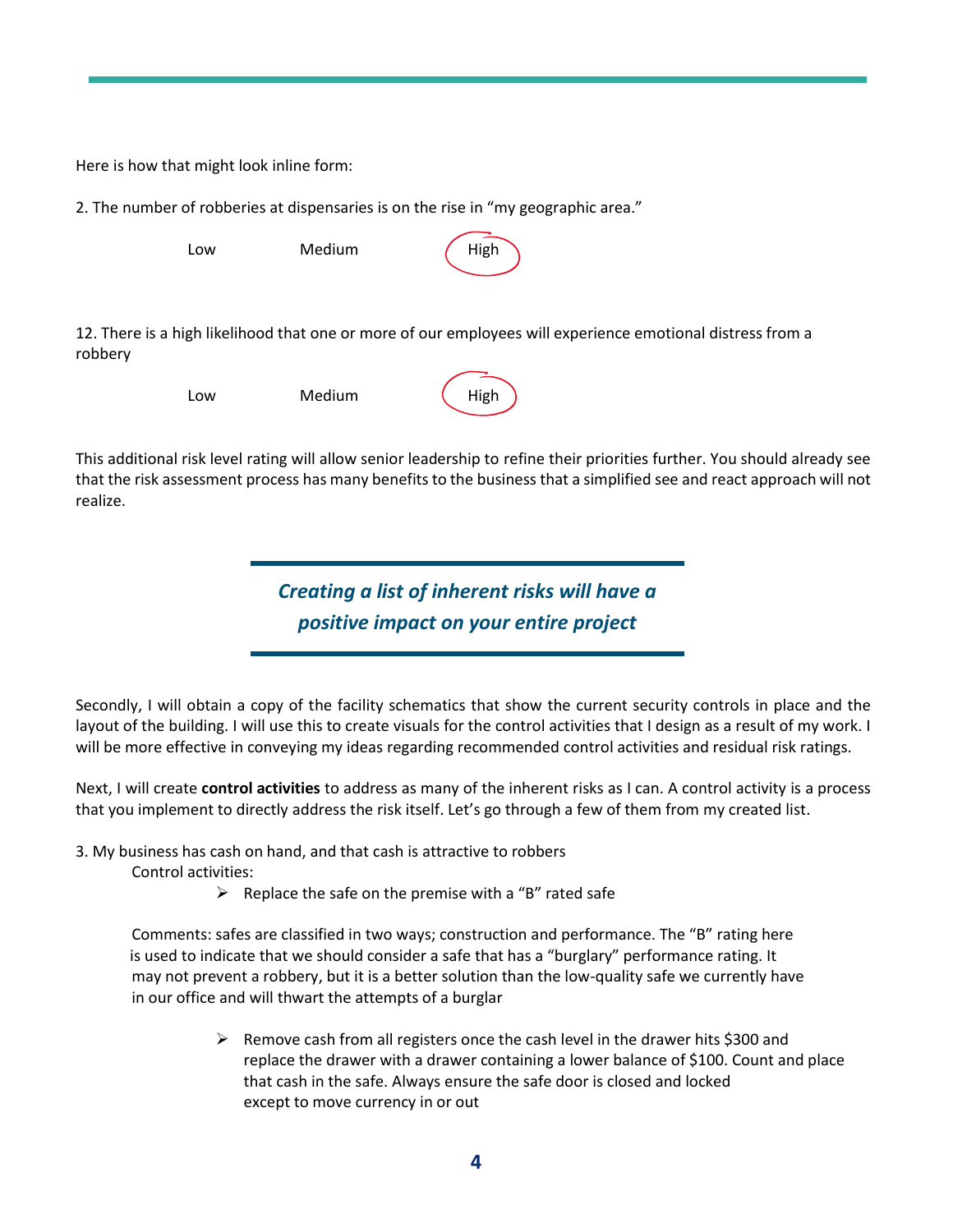12. There is a high likelihood that one or more of our employees will experience emotional distress from a robbery

- $\triangleright$  Research your local area and find crisis counselors that can assist you in the robbery aftermath. Keep that list in an incident action folder
- $\triangleright$  Create a companywide communication that stresses the importance of mental health and shows support to your most valuable asset, your employees

**Now I am going to take this information and create a document that can more readily display my inherent risk, control activities, and training recommendations. My realworld document would also include a column for "Assurance."**

| Inherent risk               | <b>Control Activity</b> | <b>Training</b>          |
|-----------------------------|-------------------------|--------------------------|
| <i><b>*Cash on hand</b></i> | *Design a drawer        | *Develop a training doc  |
|                             | replacement system      | for all managers and any |
|                             | when cash levels        | employee that works      |
|                             | exceed \$300            | the register             |
|                             |                         |                          |

### Change management

Change management is defined as a systematic approach to supporting employees and teams as an organization transitions to new processes or initiatives. In this case, our subject cannabis dispensary had no plan in place to minimize the total cash in a cash drawer. The current operational plan was to take the drawer at the end of the workday, count the cash, and lock it up in the safe. We have experienced an external risk (robberies in our geographic area) and have wisely decided to assess that risk and develop control activities to minimize that risk. We will now change the way we do things through our change management system. Part of that system will be to instruct all relevant stakeholders in the change and purpose for the change. Then develop training materials to teach that change, and update our internal audit process because we want assurance that our modifications are being adhered to and that the newly designed processes are effective.

> *Have a firm grasp of the intricacies of the change management system*